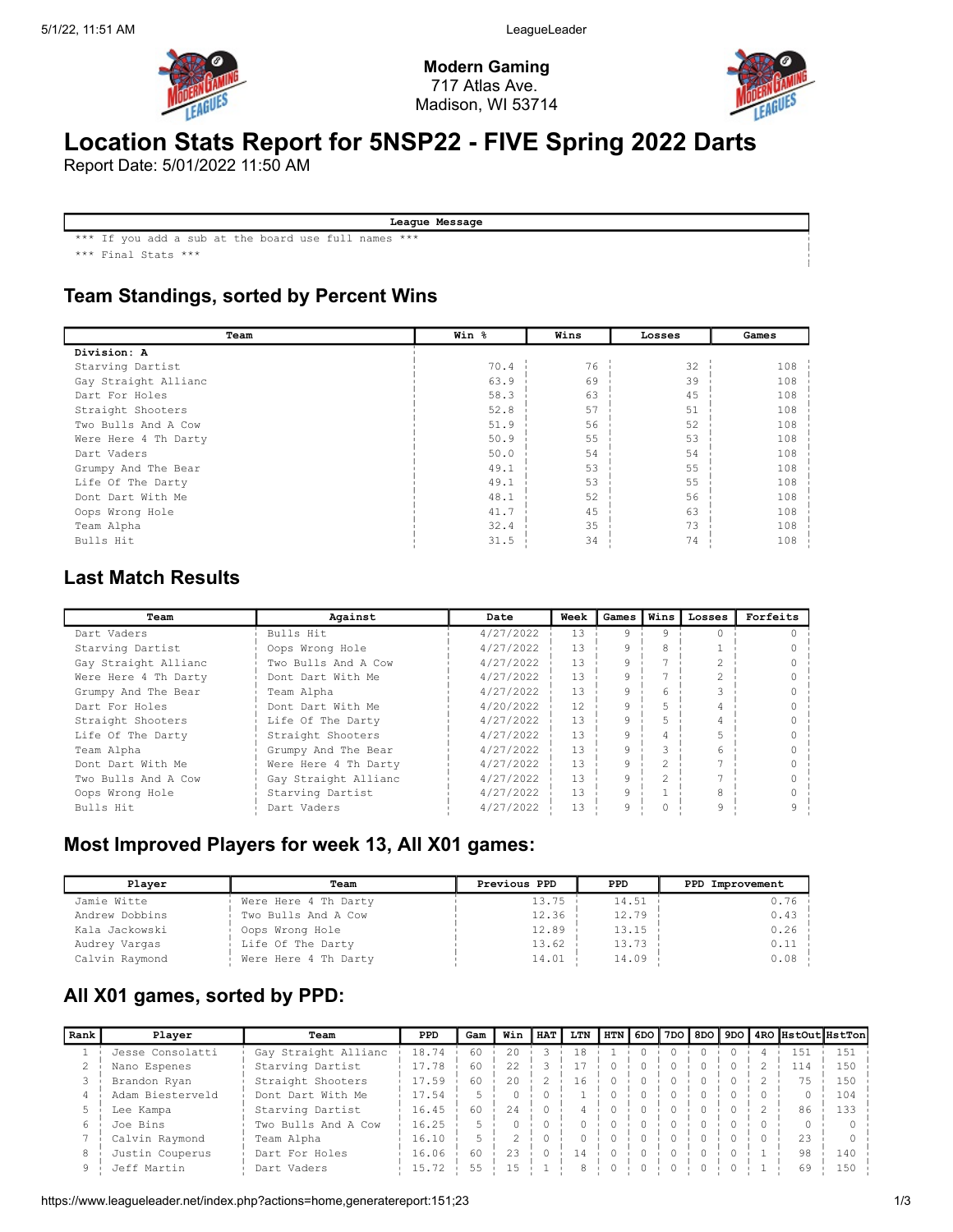5/1/22, 11:51 AM LeagueLeader

| Rank            | Player             | Team                 | <b>PPD</b> | Gam | Win            | <b>HAT</b>                                                                                                             | LTN            | <b>HTN</b> | 6DO      | 7DO      | 8DO      | 9DO          |                | 4RO HstOut HstTon |     |
|-----------------|--------------------|----------------------|------------|-----|----------------|------------------------------------------------------------------------------------------------------------------------|----------------|------------|----------|----------|----------|--------------|----------------|-------------------|-----|
| 10 <sup>°</sup> | David Olmos        | Gay Straight Allianc | 15.62      | 60  | 16             | $\overline{1}$                                                                                                         | $\tau$         | $\Omega$   | $\Omega$ | $\Omega$ | $\Omega$ | $\Omega$     | $\overline{4}$ | 58                | 150 |
| 11              | Brady Kenny        | Life Of The Darty    | 15.09      | 60  | 12             | $\mathfrak{D}_{1}^{2}(\mathfrak{D}_{1})=\mathfrak{D}_{2}^{2}(\mathfrak{D}_{2})=\mathfrak{D}_{2}^{2}(\mathfrak{D}_{1})$ | 12             | $\Omega$   | $\Omega$ | $\Omega$ | $\Omega$ | $\Omega$     | $\mathfrak{D}$ | 97                | 150 |
| 12.             | Justin Miller      | Oops Wrong Hole      | 14.86      | 5   | $\Omega$       | $\bigcap$                                                                                                              | $\mathfrak{D}$ | 0          | $\Omega$ | $\Omega$ | $\Omega$ | O            | $\Omega$       | $\bigcap$         | 114 |
| 13              | Levi Lavender      | Two Bulls And A Cow  | 14.64      | 60  | 2.4            | $\bigcap$                                                                                                              | 8              | $\Omega$   | $\Omega$ | $\Omega$ | $\Omega$ | U            |                | 43                | 136 |
| 14              | Jamie Witte        | Were Here 4 Th Darty | 14.51      | 4.5 | $\mathsf{Q}$   | $\bigcap$                                                                                                              | 8              | 0          |          | $\Omega$ | $\Omega$ |              | 0              | 46                | 120 |
| 1.5             | Erica Smurawa      | Bulls Hit            | 14.48      | 4.5 | 10             | $\bigcap$                                                                                                              | $\Delta$       | 0          |          | $\Omega$ | $\cap$   | 0            |                | 64                | 134 |
| 16              | Rob Prater         | Grumpy And The Bear  | 14.24      | 60  | 22             |                                                                                                                        | 11             |            |          | $\Omega$ | $\Omega$ | 0            |                | 101               | 118 |
| 17              | Joe Bins           | Dont Dart With Me    | 14.23      | 60  | 19             |                                                                                                                        | ς              | 0          | $\Omega$ | $\Omega$ | $\Omega$ | <sup>0</sup> | 0              | 69                | 150 |
| 18              | Katie Runk         | Were Here 4 Th Darty | 14.22      | 10  | $\mathfrak{D}$ | $\bigcap$                                                                                                              |                | $\Omega$   | $\Omega$ | $\Omega$ | $\Omega$ | $\Omega$     | $\Omega$       | 20                | 109 |
| 19              | Calvin Raymond     | Were Here 4 Th Darty | 14.09      | 55  | 14             | $\bigcap$                                                                                                              | 5              | 0          | $\Omega$ | $\Omega$ | $\cap$   | <sup>0</sup> | $\Omega$       | 50                | 121 |
| $20^{\circ}$    | Kala Jackowski     | Team Alpha           | 14.00      | 5   | $\mathfrak{D}$ | $\bigcap$                                                                                                              |                | 0          | $\Omega$ | $\Omega$ | $\Omega$ | 0            | 0              | 29                | 115 |
| 21              | Joshuah Liebzeit   | Dart For Holes       | 13.92      | 60  | 14             | $\cup$                                                                                                                 | 6              | 0          | 0        | $\Omega$ | 0        | 0            |                | 57                | 119 |
| 22              | Logan Dixon        | Dont Dart With Me    | 13.89      | 55  | 16             | $\Omega$                                                                                                               | 5              | 0          | $\Omega$ | $\Omega$ | $\Omega$ | $\Omega$     | $\Omega$       | 116               | 120 |
| 23              | Audrey Vargas      | Life Of The Darty    | 13.73      | 60  | 1.5            | $\bigcap$                                                                                                              | 5              | 0          | $\Omega$ | $\Omega$ | $\Omega$ | $\Omega$     | $\mathfrak{D}$ | 74                | 121 |
| 24              | Angelique Thompson | Straight Shooters    | 13.67      | 60  | 8              | $\bigcap$                                                                                                              | 8              | $\Omega$   | $\Omega$ | $\Omega$ | $\Omega$ | $\Omega$     | $\mathcal{L}$  | 96                | 130 |
| 2.5             | Brandon Nelson     | Team Alpha           | 13.45      | 50  | 12             | $\bigcap$                                                                                                              | 4              | 0          | $\Omega$ | $\Omega$ | $\cap$   | <sup>0</sup> |                | 59                | 118 |
| 26              | Molly Curtin       | Oops Wrong Hole      | 13.17      | 60  | 14             | $\bigcap$                                                                                                              | 5              | 0          | $\Omega$ | $\Omega$ | $\cap$   |              | ∩.             | 78                | 134 |
| 2.7             | Kala Jackowski     | Oops Wrong Hole      | 13.15      | 55  | 10             | $\bigcap$                                                                                                              | 5              |            |          | $\Omega$ |          | <sup>0</sup> | 0              | 82                | 130 |
| 28              | Gary Bausch        | Grumpy And The Bear  | 13.09      | 60  | 4              | $\Omega$                                                                                                               | 9              | 0          |          | $\Omega$ | $\Omega$ | 0            |                | 85                | 124 |
| 29              | Andrew Dobbins     | Two Bulls And A Cow  | 12.79      | 25  |                | $\bigcap$                                                                                                              | $\mathfrak{D}$ | $\Omega$   | $\Omega$ | $\Omega$ | $\Omega$ | $\Omega$     | $\Omega$       | 18                | 115 |
| 30              | Cody Shaw          | Bulls Hit            | 12.22      | 4.5 | 10             | $\bigcap$                                                                                                              | $\mathcal{L}$  | $\Omega$   | $\Omega$ | $\Omega$ | $\Omega$ | $\Omega$     |                | 8.5               | 119 |
| 31              | Tara Howard        | Team Alpha           | 12.10      | 50  | $\mathfrak{D}$ | $\Omega$                                                                                                               | $\mathfrak{D}$ | 0          | $\Omega$ | $\Omega$ | $\cap$   | $\Omega$     |                | 60                | 118 |
| 32              | Trevin Hartman     | Two Bulls And A Cow  | 11.81      | 30  | 5              | $\bigcap$                                                                                                              | 5              | 0          | $\Omega$ | $\Omega$ | $\Omega$ | $\Omega$     |                | 32                | 126 |
| 33              | Katie Couture      | Dart Vaders          | 11.53      | 55  |                |                                                                                                                        | 2              | 0          |          | 0        | 0        | 0            |                | 44                | 119 |

### Most Improved Players for week 13, All Cricket games:

| Plaver           | Team                 | Previous MPR | <b>MPR</b> | MPR Improvement |
|------------------|----------------------|--------------|------------|-----------------|
| Andrew Dobbins   | Two Bulls And A Cow  | 1.25         | 1.31       | 0.06            |
| Jesse Consolatti | Gay Straight Allianc | 1.81         | 1.86       | 0.05            |
| Lee Kampa        | Starving Dartist     | 1.86         | 1.90       | 0.04            |
| Jamie Witte      | Were Here 4 Th Darty | 1.33         | 1.37       | 0.04            |
| Calvin Raymond   | Were Here 4 Th Darty | 1.53         | 1.56       | 0.03            |

### All Cricket games, sorted by MPR:

| Rank           | Player             | Team                 | <b>MPR</b> | Gam            | Wins           | <b>AST</b>     | <b>HAT</b>     | 5MR                      | 6MR            | 7MR                      | 8MR          | 9MR      | <b>WHS</b> |
|----------------|--------------------|----------------------|------------|----------------|----------------|----------------|----------------|--------------------------|----------------|--------------------------|--------------|----------|------------|
| $\mathbf{1}$   | Joe Bins           | Two Bulls And A Cow  | 2.31       | 4              | $\mathbf{1}$   | $\Omega$       | $\mathbf{1}$   | $\Omega$                 | $\Omega$       | $\Omega$                 | $\mathbf{1}$ | $\Omega$ | $\bigcap$  |
| $\overline{2}$ | Justin Miller      | Oops Wrong Hole      | 2.06       | $\Delta$       | $\Omega$       | $\Omega$       | $\Omega$       | $\mathbf{1}$             | $\Omega$       | $\Omega$                 | $\circ$      | $\Omega$ | $\bigcap$  |
| 3              | Calvin Raymond     | Team Alpha           | 1.90       | $\overline{4}$ | $\mathbf{1}$   | $\Omega$       | $\Omega$       | 3                        | 1              | $\Omega$                 | $\Omega$     | $\cap$   | $\cap$     |
| 4              | Lee Kampa          | Starving Dartist     | 1.90       | 48             | 14             | 16             | $\Omega$       | 13                       | 3              | 4                        | $\Omega$     | $\Omega$ | $\Omega$   |
| 5.             | Jesse Consolatti   | Gay Straight Allianc | 1.86       | 48             | 21             | 12             | 0              | 13                       | $\mathbf{1}$   | $\Omega$                 | $\Omega$     | $\Omega$ | $\cap$     |
| 6              | Brandon Ryan       | Straight Shooters    | 1.80       | 48             | 2.4            | .5             | 2              | 18                       | $\mathbf{1}$   | 1                        | $\mathbf{1}$ | $\Omega$ | $\Omega$   |
| 7              | Levi Lavender      | Two Bulls And A Cow  | 1.77       | 48             | 19             | 7              | $\mathbf{1}$   | 8                        | $\overline{c}$ | $\mathcal{L}$            | $\Omega$     | $\cap$   | $\Omega$   |
| 8              | Nano Espenes       | Starving Dartist     | 1.73       | 48             | 16             | 14             | $\overline{c}$ | 5                        | 6              | $\Omega$                 | $\Omega$     | $\cap$   | $\Omega$   |
| 9              | David Olmos        | Gay Straight Allianc | 1.73       | 48             | 12             | 2.1            | 0              | 10                       | 1              | $\overline{\mathcal{L}}$ | $\Omega$     | $\cap$   | $\Omega$   |
| 10             | Adam Biesterveld   | Dont Dart With Me    | 1.73       | $\overline{4}$ | $\Omega$       | $\mathbf{1}$   | O              | $\Omega$                 | $\Omega$       | $\cap$                   | $\Omega$     | $\Omega$ | ∩          |
| 11             | Logan Dixon        | Dont Dart With Me    | 1.69       | 44             | 7              | 9              | $\mathfrak{D}$ | 12                       | $\overline{c}$ | $\overline{c}$           | $\Omega$     | $\Omega$ | $\Omega$   |
| 12             | Joe Bins           | Dont Dart With Me    | 1.62       | 48             | 10             |                | 1              | 6                        | 5              | 1                        | $\Omega$     | $\Omega$ | $\Omega$   |
| 13             | Jeff Martin        | Dart Vaders          | 1.60       | 44             | 12             | 10             | 0              | 10                       | 3              | 1                        | $\Omega$     | $\Omega$ | $\Omega$   |
| 14             | Justin Couperus    | Dart For Holes       | 1.59       | 48             | 2.0            | 6              | O              | 5                        | 5              | 1                        | $\circ$      | $\cap$   | $\Omega$   |
| 1.5            | Calvin Raymond     | Were Here 4 Th Darty | 1.56       | 44             | 17             | $\overline{4}$ | $\Omega$       | $\overline{4}$           | 3              | 1                        | $\Omega$     | $\Omega$ | $\Omega$   |
| 16             | Joshuah Liebzeit   | Dart For Holes       | 1.43       | 48             | 6              | 2.0            | 1              | $\overline{7}$           | 3              | 1                        | $\Omega$     | $\Omega$ | ∩          |
| 17             | Rob Prater         | Grumpy And The Bear  | 1.42       | 48             | 16             | 11             | 0              | 10                       | $\mathbf{1}$   | 1                        | $\Omega$     | $\Omega$ | $\Omega$   |
| 18             | Katie Runk         | Were Here 4 Th Darty | 1.39       | 8              | 2              | 3              | $\Omega$       | $\mathbf{1}$             | 1              | $\Omega$                 | $\circ$      | $\Omega$ | $\Omega$   |
| 19             | Audrey Vargas      | Life Of The Darty    | 1.37       | 48             | 15             | 11             | 0              | 4                        | 1              | $\cap$                   | $\Omega$     | $\Omega$ | $\Omega$   |
| 2.0            | Jamie Witte        | Were Here 4 Th Darty | 1.37       | 36             | $\mathfrak{D}$ | 14             | $\Omega$       | 6                        | $\Omega$       | 1                        | $\Omega$     | $\Omega$ | $\Omega$   |
| 21             | Gary Bausch        | Grumpy And The Bear  | 1.31       | 48             | 11             | 16             | $\Omega$       | 5                        | 5              | $\Omega$                 | $\Omega$     | $\Omega$ | ∩          |
| 22.2           | Andrew Dobbins     | Two Bulls And A Cow  | 1.31       | 2.0            | $\mathfrak{D}$ | 8              | U              | 1.                       | 1              | 1                        | $\Omega$     | $\Omega$ | ∩          |
| 23             | Brady Kenny        | Life Of The Darty    | 1.28       | 48             | 11             | 15             | $\Omega$       | 4                        | $\mathbf{1}$   | $\overline{c}$           | $\circ$      | $\cap$   | $\Omega$   |
| 24             | Erica Smurawa      | Bulls Hit            | 1.26       | 36             | 8              | 6              | $\Omega$       | 3                        | 1              | $\Omega$                 | $\circ$      | $\Omega$ | -1         |
| 25             | Trevin Hartman     | Two Bulls And A Cow  | 1.24       | 2.4            | $\overline{4}$ | 11             | 0              | 3                        | 1              | $\Omega$                 | $\Omega$     | $\Omega$ | $\Omega$   |
| 26             | Katie Couture      | Dart Vaders          | 1.23       | 44             | 10             | 12             | O              | 5                        | $\Omega$       | 1                        | $\circ$      | $\Omega$ | $\Omega$   |
| 2.7            | Cody Shaw          | Bulls Hit            | 1.23       | 36             | 6              | 8              | $\mathfrak{D}$ | $\mathfrak{D}$           | $\Omega$       | $\Omega$                 | $\Omega$     | $\Omega$ | $\Omega$   |
| 2.8            | Angelique Thompson | Straight Shooters    | 1.20       | 48             | 5              | 2.4            | O              | 3                        | $\bigcap$      | $\cap$                   | $\Omega$     | $\cap$   | ∩          |
| 29             | Brandon Nelson     | Team Alpha           | 1.19       | 40             | 6              | $\overline{1}$ | $\Omega$       | 5                        | $\Omega$       | $\cap$                   | $\mathbf{1}$ | $\Omega$ | $\bigcap$  |
| 30             | Kala Jackowski     | Oops Wrong Hole      | 1.15       | 44             | 11             | 10             | $\Omega$       | 5                        | 1.             | $\Omega$                 | $\circ$      | $\Omega$ | $\Omega$   |
| 31             | Molly Curtin       | Oops Wrong Hole      | 1.15       | 48             | 10             | 11             | $\Omega$       | 6                        | $\Omega$       | O                        | $\mathbf{1}$ | $\Omega$ | $\bigcap$  |
| 32             | Kala Jackowski     | Team Alpha           | 1.00       | $\overline{4}$ | $\Omega$       | $\bigcap$      | O              | $\Omega$                 | $\cap$         | $\cap$                   | $\Omega$     | $\Omega$ | $\Omega$   |
| 33             | Tara Howard        | Team Alpha           | 0.74       | 40             | 1              | 7              | Ω              | $\overline{\mathcal{L}}$ | O              |                          | $\Omega$     | $\Omega$ |            |

### All X01 games, Week 13, sorted by PPD: